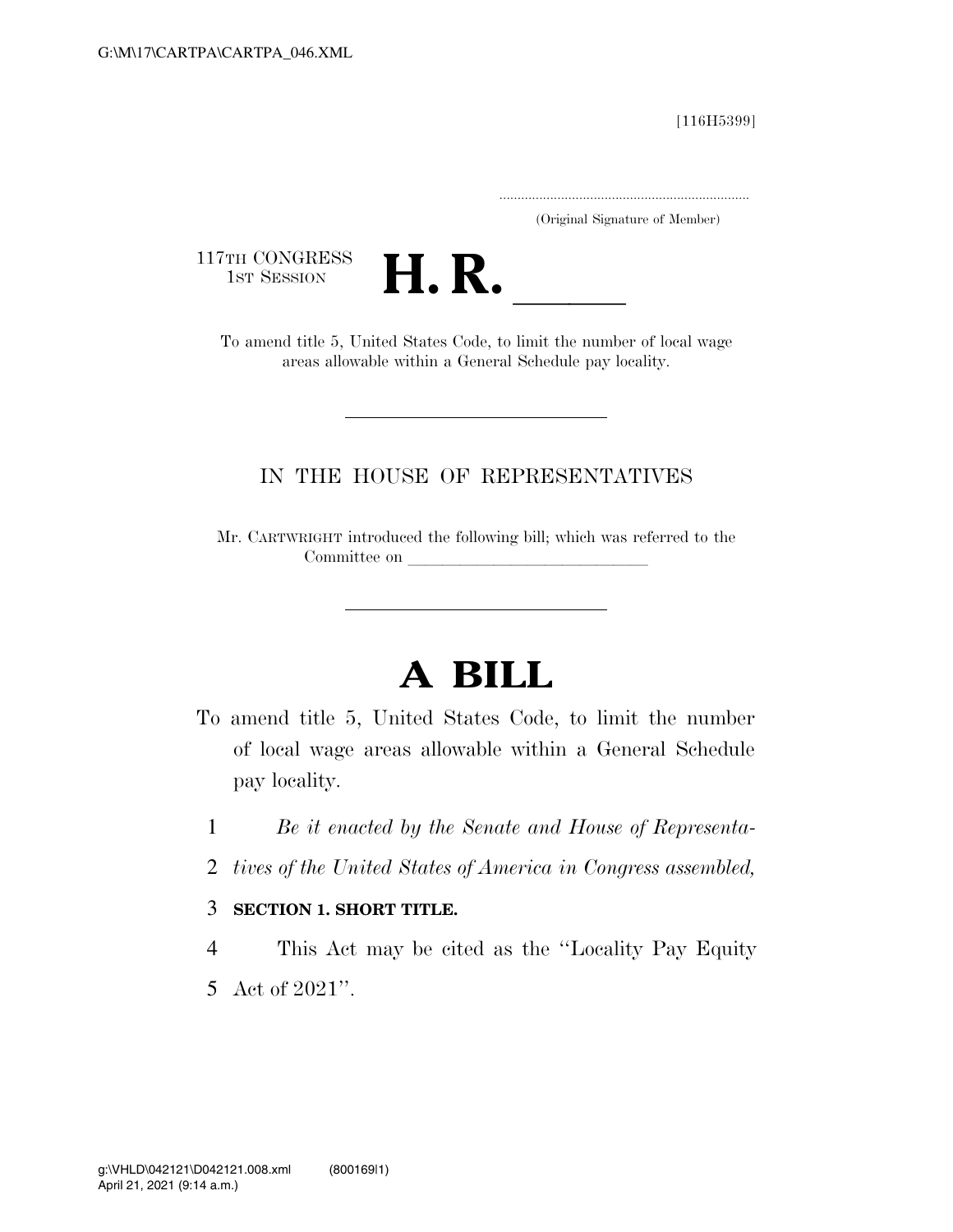| 1              | SEC. 2. LIMITING THE NUMBER OF LOCAL WAGE AREAS DE-      |
|----------------|----------------------------------------------------------|
| $\overline{2}$ | FINED WITHIN A GENERAL SCHEDULE PAY                      |
| 3              | LOCALITY.                                                |
| $\overline{4}$ | LOCAL WAGE AREA LIMITATION.—Section<br>(a)               |
| 5              | 5343(a) of title 5, United States Code, is amended—      |
| 6              | (1) in paragraph $(1)(B)(i)$ , by striking "(but         |
| 7              | such" and all that follows through "are employed)";      |
| 8              | $(2)$ in paragraph $(4)$ , by striking "and" after       |
| 9              | the semicolon;                                           |
| 10             | $(3)$ in paragraph $(5)$ , by striking the period        |
| 11             | after "Islands" and inserting "; and"; and               |
| 12             | $(4)$ by adding at the end the following:                |
| 13             | "(6) the Office of Personnel Management shall            |
| 14             | define not more than 1 local wage area within a pay      |
| 15             | locality, except that this paragraph shall not apply     |
| 16             | to the pay locality designated as 'Rest of United        |
| 17             | States'.".                                               |
| 18             | (b) GENERAL SCHEDULE PAY LOCALITY DE-                    |
| 19             | FINED.—Section $5342(a)$ of title 5, United States Code, |
| 20             | is amended—                                              |
| 21             | (1) in paragraph $(2)(C)$ , by striking "and"            |
| 22             | after the semicolon;                                     |
| 23             | $(2)$ in paragraph $(3)$ , by striking the period        |
| 24             | after "employee" and inserting "; and"; and              |
| 25             | (3) by adding at the end the following:                  |